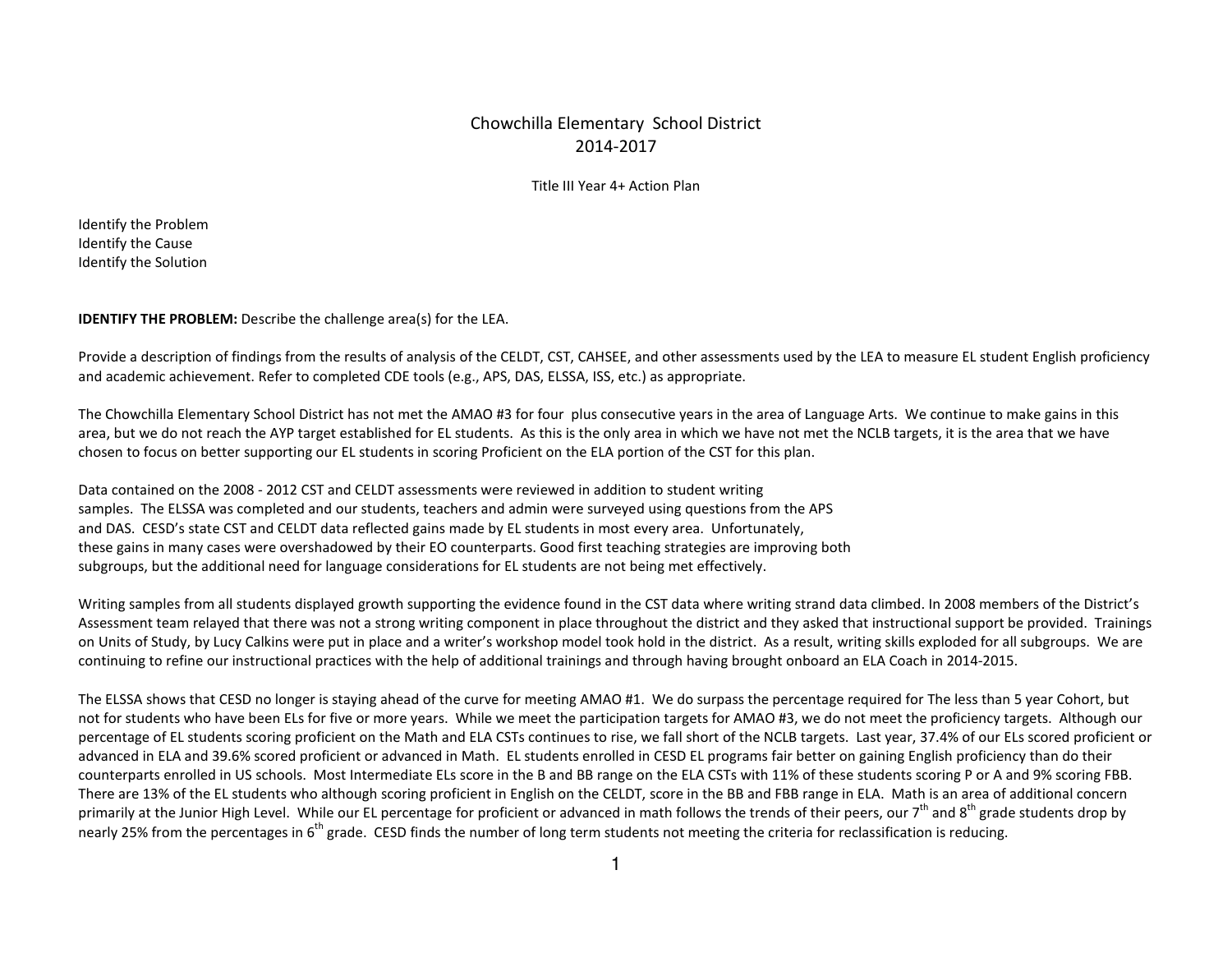Comparing the ELSSA created 2 years ago with this year's shows big gains primarily in our RFEP students scoring well on the ELA portion of the CST. Two years ago 50% of our RFEP students scores B or BB with the other 50% scoring Proficient. No RFEP students scored advanced (A). This year's ELSSA shows 1% scoring % scoring BB , 22% scoring B with 49% scoring P and 29% scoring A. The number of EL's being reclassified jumped from 44 to 92 during the 2013-2014 school year.

Information gleaned from the APS and DAS survey questions indicated that there are a number of beliefs and procedures currently in place which place barriers to our student's success. Although time is allotted each week for staff development and collaboration, teachers do not feel there is enough time to review student work, discuss best practices and make adjustments to the pacing guides. Additionally, it was noted that it was a struggle to get student progress monitoring data in a timely fashion. These areas have been addressed through time devoted during Monday Staff Development. (Early release days)

Describe strengths and weaknesses in the implementation of the LEA's current Title III Year 2 Improvement Plan Addendum or Title I LEA Plan Addendum. The Year 2 **plan Included:** 

**YEAR 2 Plan: Scientifically based research strategies to improve ELD–** Book Study Teachers administer CELDT ELD Deployment – Using Universal Access Reclassify in a timely manner

### **2011 Strength /Weakness RESPONSE:**

**These items were listed as the remedy to improve ELD. Teachers have been made more aware of the CELDT as a result of being actively involved in the administration of the CELDT. Deployment is happening, but a consistent integration of Universal Access is not. Reclassification protocols have been greatly improved and are occurring in a timely fashion.** 

### **2014 Strength /Weakness RESPONSE:**

**EL writing proficiency has risen greatly as a result of instructional changes that have taken place district-wide. CESD has implemented a Writer's Workshop model based on Lucy Calkins', Units of Study. Writing prompts have been developed for each grade by trimester. Writing rubrics have been developed which are now utilized to score student work, as well as, to determine next steps in writing instruction. Small group reading instruction and Cognitively Guided Instruction (CGI) are two additional models of instruction which we are in the process implementing. Kagan structures have been put in place to improve collaboration and communication skills for EL students as well. Time is our only weakness in this area.** 

### **YEAR 2 Plan:**

### **Scientifically based research strategies to improve reading/language arts–**

Focus on fluency, academic vocabulary and text comprehension reading strategies listed below: Phonemic Awareness (National Reading Report, 2002)

Fluency Instruction (National Reading Report, 2002)

Vocabulary Development (National Reading Report, 2002)

Text Comprehension Instruction (National Reading Report, 2002)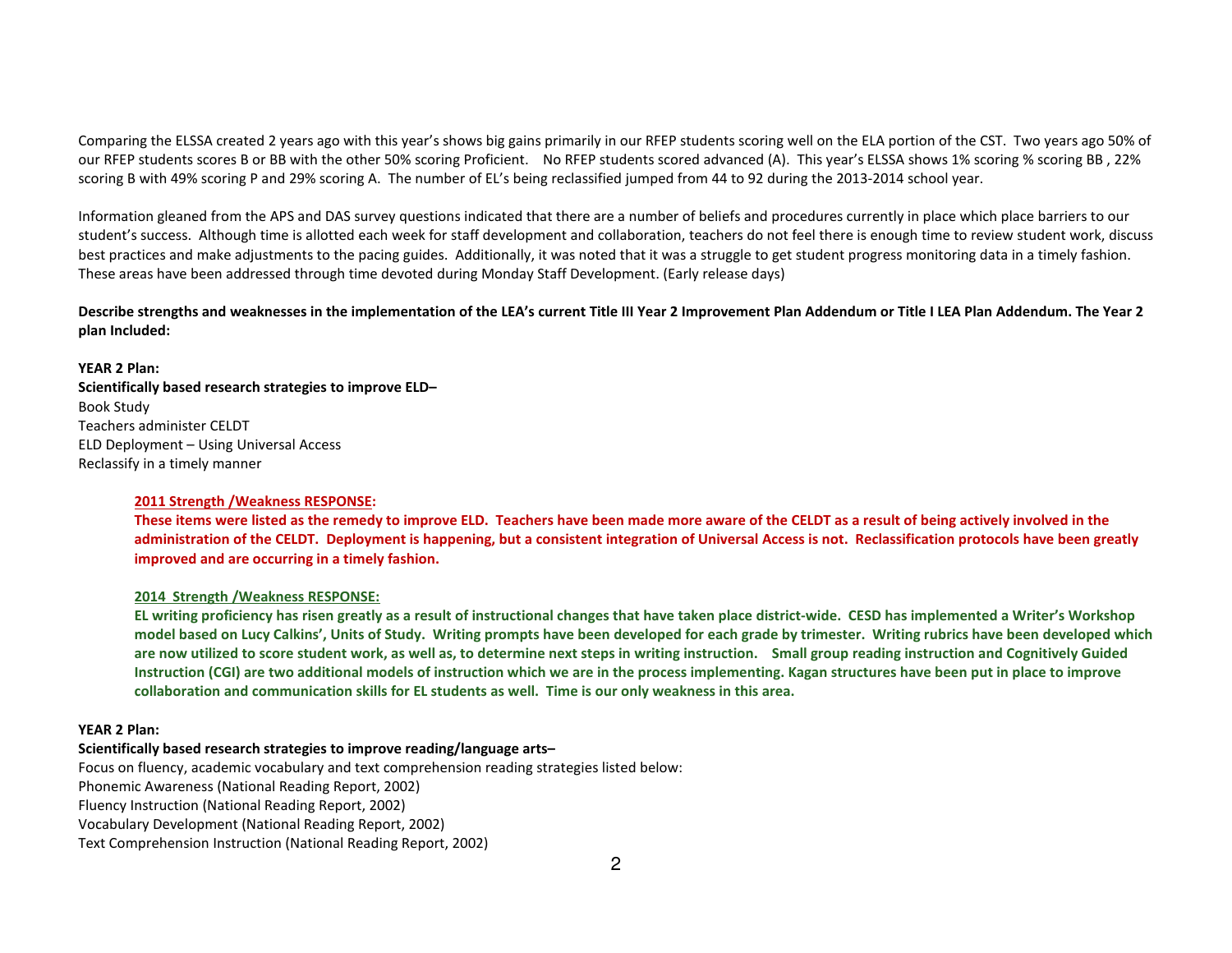Systematic and Explicit Instruction High Expectations (West Ed 2007,2008) Small Group Instruction (Learning Disability Quarterly, Volume 30, Summer 2007) Think-A- Louds (Hillsdale, N.J.: Lawrence Erlbaum) Continued Use of Adopted Language Arts Materials with a Universal Access focus Data Driven Academic Growth-Ed U Soft/Staff Development Increase parent communication-Automated Caller-Newsletters-web site resourcesdistrict web page-ELAC/DELAC/SSC/PTC (Translation Provided)

### **2011 Strength /Weakness RESPONSE:**

**These items were listed as the remedy to improve reading/language arts. Teachers utilize the many ELA strategies to a varying degree. Explicit instruction has greatly increased in all grades, as a result of Explicit Direct Instruction (EDI) and Cognitive Guided Instruction (CGI) trainings. Site walkthroughs have found staff engaging in the research based practices these two formats employ.** 

**Expectations have risen as a result of recent trainings which include constant review of student work. Interviews with administration, teachers and students have brought issues to light which have been discussed in depth leading to common positive beliefs regarding teacher and student abilities.** 

### **2014 Strength /Weakness RESPONSE:**

**EL writing proficiency has risen greatly as a result of instructional changes that have taken place district-wide. CESD has implemented a Writer's Workshop model based on Lucy Calkins', Units of Study. Writing prompts have been developed for each grade by trimester. Writing rubrics have been developed which are now utilized to score student work, as well as, to determine next steps in writing instruction. Small group reading instruction has been implemented District-wide as an intervention. Classroom small group instruction trainings began in summer 2013. An ELA coach was hired to work with grade level leads to further support trainings at each site in Guided Reading implementation through modeling, demonstrating and trainings. Currently grades K-2nd have chosen reading as an area of focus for all professional development opportunities. Grades 3-8 are using release time to observe small group instruction and to better implement reading interventions on site.** 

### **YEAR 2 Plan:**

### **Scientifically based research professional development strategies and activities –**

Support Participation of teachers in 80 hours follow up SB 472 (EL) Training of site administrators on effective ELD strategies. Staff development in Data Teams facilitated by the Madera County Achievement Team (MCAT).

# **2011 Strength /Weakness RESPONSE:**

**MCOE staff provided training opportunities to develop Professional Learning Communities. The groundwork was laid for future discussion which will result in the review of student work, determination of student needs; the setting of measurable standards based objectives and finally to the creation of explicit instruction focused on teaching to the chosen goal.**

### **2014 Strength /Weakness RESPONSE:**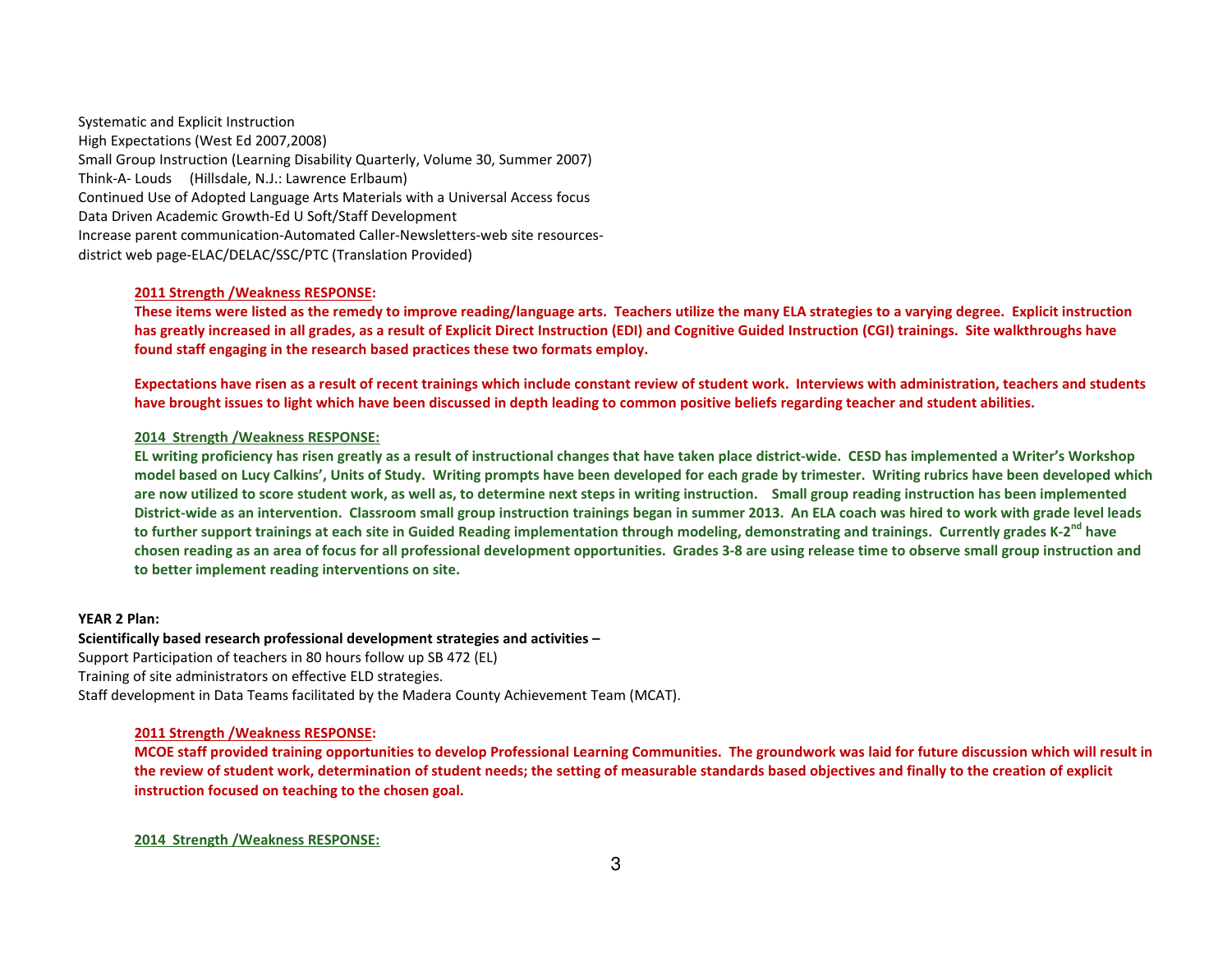**Reading, writing and math instruction currently in place are based in research based practices. Reading – Mari Clay – Small Group instructional practices Writing – Lucy Calkins' Units of Study Math - Cognitively Guided Instruction (CGI) with support from CSU Fresno ELD - Project GLAD-like strategies such as: Cognitive Content Dictionary, Observation Charts, Inquiry Charts, Flip Chant Book ,Expert Groups, Process Grid and Team Tasks** 

### **YEAR 2 Plan:**

**Describe Parent Involvement** 

Parents are encouraged to participate in: School Site Council Parent Teacher Club Back to School Night Parent Conferences-(Minimum of 2 per year) Open House

These activities were to include a training focused on the District's need to improve EL achievement. Parents will be surveyed to develop an action plan to meet parent needs.

### **2011 Strength /Weakness RESPONSE:**

**These activities were chosen to involve parents in supporting their child's academic success. While these opportunities are important activities which can inform parents, they do not typically serve to better educate parents in the academic rigor facing their children, nor do they provide tools for supporting progress. ELAC and DELAC committees were not identified.** 

**2014 Strength /Weakness RESPONSE:** 

**A Common Core Information Night was implemented during the 2013-2014 school year to inform parents of the new rigor facing their children in addition to the instructional changes taking place. The evening was set up to showcase instruction at each grade level by content. Many parents participated and appreciated the information presented through the various classroom demonstrations. Two additional parent nights will take place during the winter and spring of the 2014-2015 school year and each year thereafter.** 

### **YEAR 2 Plan:**

**Parents will be provided: Assessment results/ report cards** 

### **2011 Strength /Weakness RESPONSE:**

**Parents do receive information pertinent to their child's academic progress. IDENTIFY THE CAUSE(S): Identify and describe the root causes of the challenge(s) or what prevented the LEA from achieving the AMAO(s). Describe how the root causes were verified.**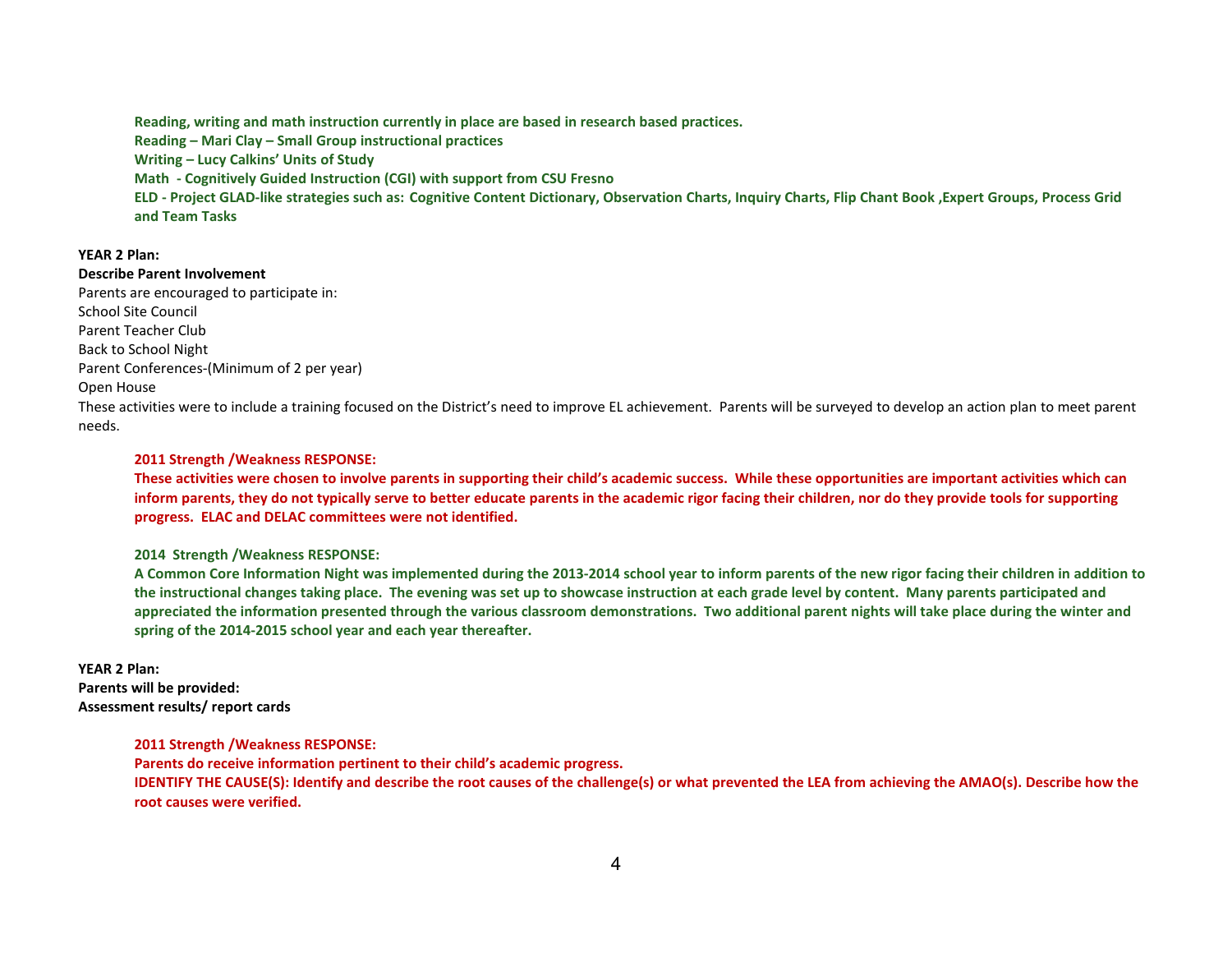### **2014 Strength /Weakness RESPONSE:**

**Parents now receive timely notifications ( through the use of data stored in Data Driven Classroom and Key data Systems reporting) regarding student placement and services provided. ABI has been put in place at the higher grades to allow parents to track their child's progress. Student/parent conferences (with translators) take place twice yearly to again update parents on student achievement.** 

Our review of the root causes began with district and site data from the CSTs, CELDT, ELSSA and students writing samples being reviewed. Additionally, site and district administration were surveyed as were teachers and students. The data collected verified that:

- ELD deployment was not incorporating systemic, research based practices
- Assessments are not yet in place to determine EL needs, implementation of remedies and effective monitoring with aligned supports in place are not aligned throughout the grade levels
- •Writing was not being taught systematically and many teachers desired support
- •in learning research based strategies for effectively instructing their students.
- $\bullet$ Sites did not have a system for effectively identifying students in need, or bringing site shortcomings to light.
- •Protocols for highlighting areas of need and developing remedies for these concerns were not in place.
- $\bullet$  Provide parents need encouragement to participate in opportunities to learn strategies geared at improving home support for academics and raising awareness of the rigor involved in becoming college-ready.

**IDENTIFY THE SOLUTION(S):** Describe the research-based solutions chosen specifically to solve the achievement challenge(s) identified above.

- • ELD deployment was not incorporating systemic, research based practices **Deployment did not allow for students to hear best practices echoed throughout their day. Research based instructional practices were put in place for math, writing, reading and ELD which meet each child where they are and provide student models for reaching the next level of student proficiency. Best Practices are now echoed through all content areas throughout the day.**
- Assessments are not yet in place to determine EL needs, implementation of remedies and effective monitoring with aligned supports in place are not aligned throughout the grade levels

**Writing prompts and rubrics have been designed, calibrated and implemented which now provide insights into student needs to drive tomorrow's instruction.** 

**Small group reading instruction utilizes running records to better determine student strengths which can now be used to support defined weaknesses. CGI (Math) instruction provided each student a platform for developing a deeper number sense which results in a better understanding of broad mathematical concepts.** 

**ELD - CARE units have been designed to allow staff to delve deeper into content rich academics providing El students with an expanded vocabulary.** 

- Writing was not being taught systematically and many teachers desired support **A writer's workshop model, using Lucy Calkins' Units of Study is taught daily throughout the District**
- In learning research based strategies for effectively instructing their students. **Writing, reading, math and ELD instruction utilizes research based practices ( see 2nd bullet)**
- Sites did not have a system for effectively identifying students in need, or bringing site shortcomings to light. **Reports are housed in DataDrivenClassroom online which identify students in need and can be used for specific reporting needs.**
- •Protocols for highlighting areas of need and developing remedies for these concerns were not in place.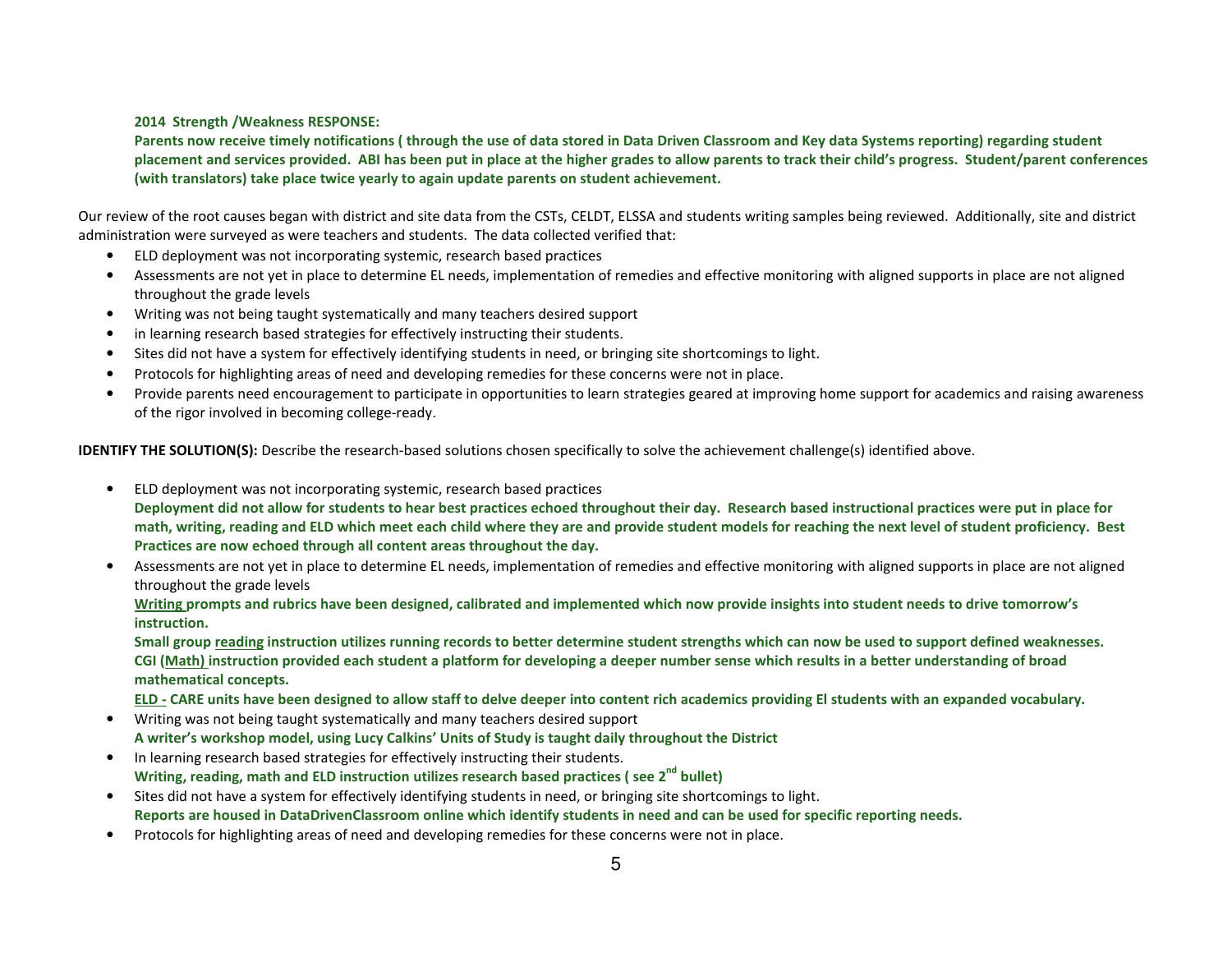**CSRs are in place which bring teachers, administration, intervention staff, Special Education staff and nursing staff together to discuss each and every child.** 

 $\bullet$  Provide parents need encouragement to participate in opportunities to learn strategies geared at improving home support for academics and raising awareness of the rigor involved in becoming college-ready.

 **Two additional parent nights will take place starting in the 2014-2015 school year to raise parent awareness of being college ready and providing strategies for supporting student success in the areas of language arts and mathematics.**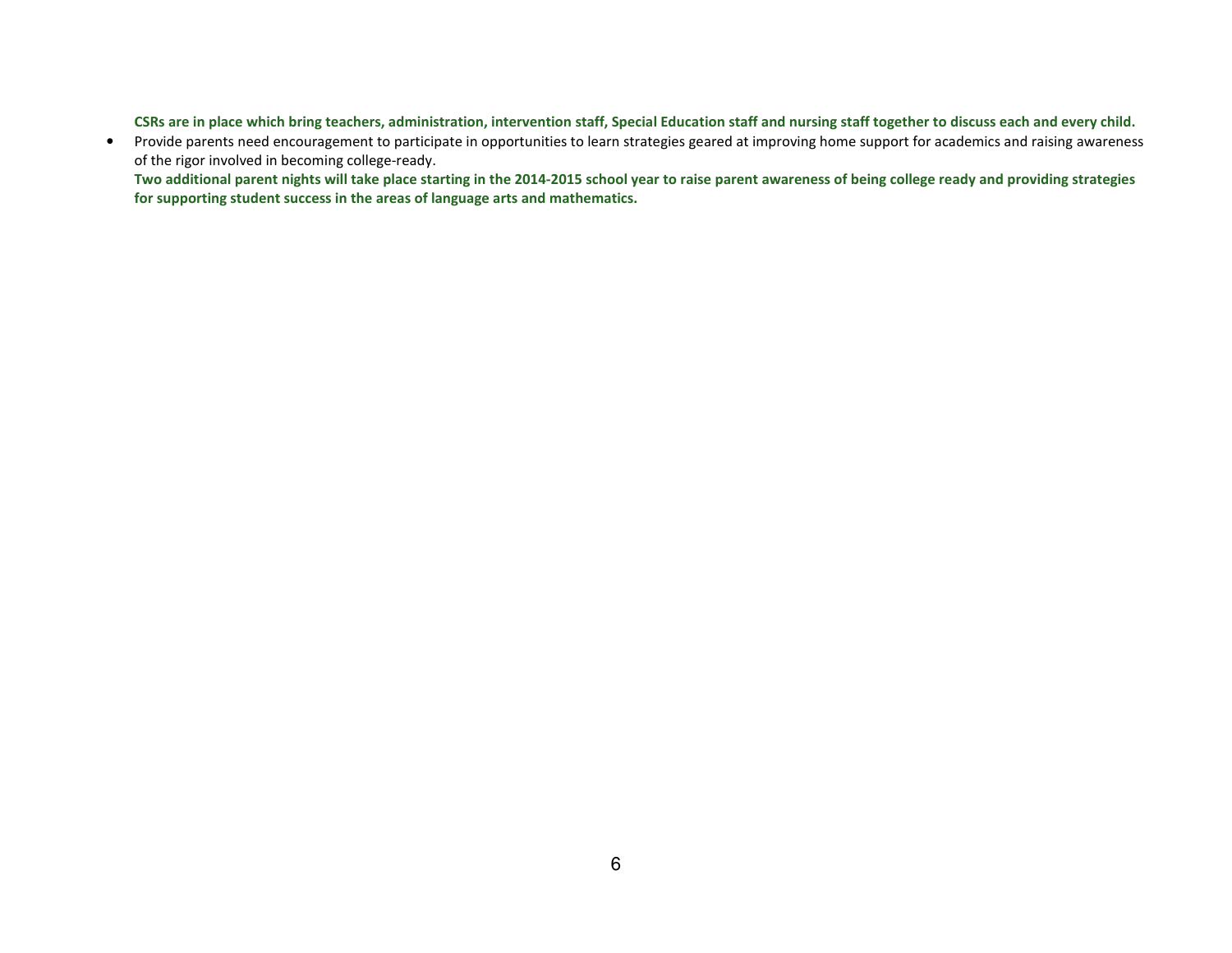## 2014-2017 Title III Year 4 - CESD Action Plan

| <b>2A</b>         | AMAO #1 Percent of ELs Making Annual Progress in Learning English                                      |
|-------------------|--------------------------------------------------------------------------------------------------------|
| <b>Challenge:</b> | We have fallen behind the State's target by nearly 7%                                                  |
| Goal:             | Meet and exceed the State's Target for AMAO #1 of EL's will making annual progress in learning English |

| By June of 2017, the percentage of English learners learning English will increase from 60% to 62%, in order to stay ahead<br><b>SMART GOAL:</b><br>of the defined growth expectations as measured by CELDT.                                                       |                                                                                                                                           |                                 |                       |                       |  |
|--------------------------------------------------------------------------------------------------------------------------------------------------------------------------------------------------------------------------------------------------------------------|-------------------------------------------------------------------------------------------------------------------------------------------|---------------------------------|-----------------------|-----------------------|--|
| <b>Action Steps</b>                                                                                                                                                                                                                                                | <b>Task</b>                                                                                                                               | <b>Due Date</b>                 | <b>Estimated Cost</b> | <b>Funding Source</b> |  |
| Action Step: Review of Student Progress                                                                                                                                                                                                                            | Coordinate data                                                                                                                           | Oct. and Feb. of each year      | \$30,000              | Title I               |  |
| <b>Description:</b> 2x's yearly Comprehensive Student Review (CSR)<br>Conduct comprehensive review of each student including<br>assessments, program placements, health and social issues                                                                          | Coordinate subs                                                                                                                           | Oct. and Feb. of each year      |                       |                       |  |
| Person Responsible: District EL Coordinator, Site Admin<br>Start Date: Fall 2010<br>End Date: Spring 2014                                                                                                                                                          | Schedule review sessions                                                                                                                  | Oct. and Feb. of each year      |                       |                       |  |
| Action Step: English Language Development (ELD) Instruction                                                                                                                                                                                                        | <b>Collect and Review Data</b>                                                                                                            | Oct. each year and then ongoing |                       |                       |  |
| through Writing<br><b>Description:</b> Each campus focuses on writing instruction using<br>research based practices to imbed content<br>150 weekly / Kinder - 1st grade                                                                                            | Training for staff in<br>research based strategies                                                                                        | Summer 2010 - Ongoing           |                       |                       |  |
| 200 - 225 minutes weekly /2nd - 4th grades<br>275 - 300 Minutes weekly / 5th - 8th grades<br>Writing and Reading emphasis<br>Person Responsible: District EL Coordinator, Site Admin, Teachers<br>Start Date: Summer 2011                                          | Classroom visits and<br>Lesson plans will be<br>monitored by principal<br>Student writing benchmarks                                      | Bi-weekly                       |                       |                       |  |
| End Date: Spring 2017                                                                                                                                                                                                                                              | will be scored to inform instruction<br><b>Collect and Review Data</b>                                                                    | Oct. each year and then ongoing |                       |                       |  |
| Action Step: English Language Development (ELD) Instruction<br>through small group Reading<br><b>Description:</b> Each campus focuses on small group reading<br>instruction using research based practices to imbed content<br>150 weekly / Kinder $-8^{th}$ grade | Training for staff in<br>research based strategies                                                                                        | Summer 2010 - Ongoing           |                       |                       |  |
| Reading and writing emphasis<br>Person Responsible: District EL Coordinator, Site Admin,<br><b>ELA Coach Teachers</b><br>Start Date: Summer 2011<br>End Date: Spring 2017                                                                                          | Classroom visits and<br>Lesson plans will be<br>monitored by principal<br>Student running records<br>will be scored to inform instruction | Bi-weekly                       |                       |                       |  |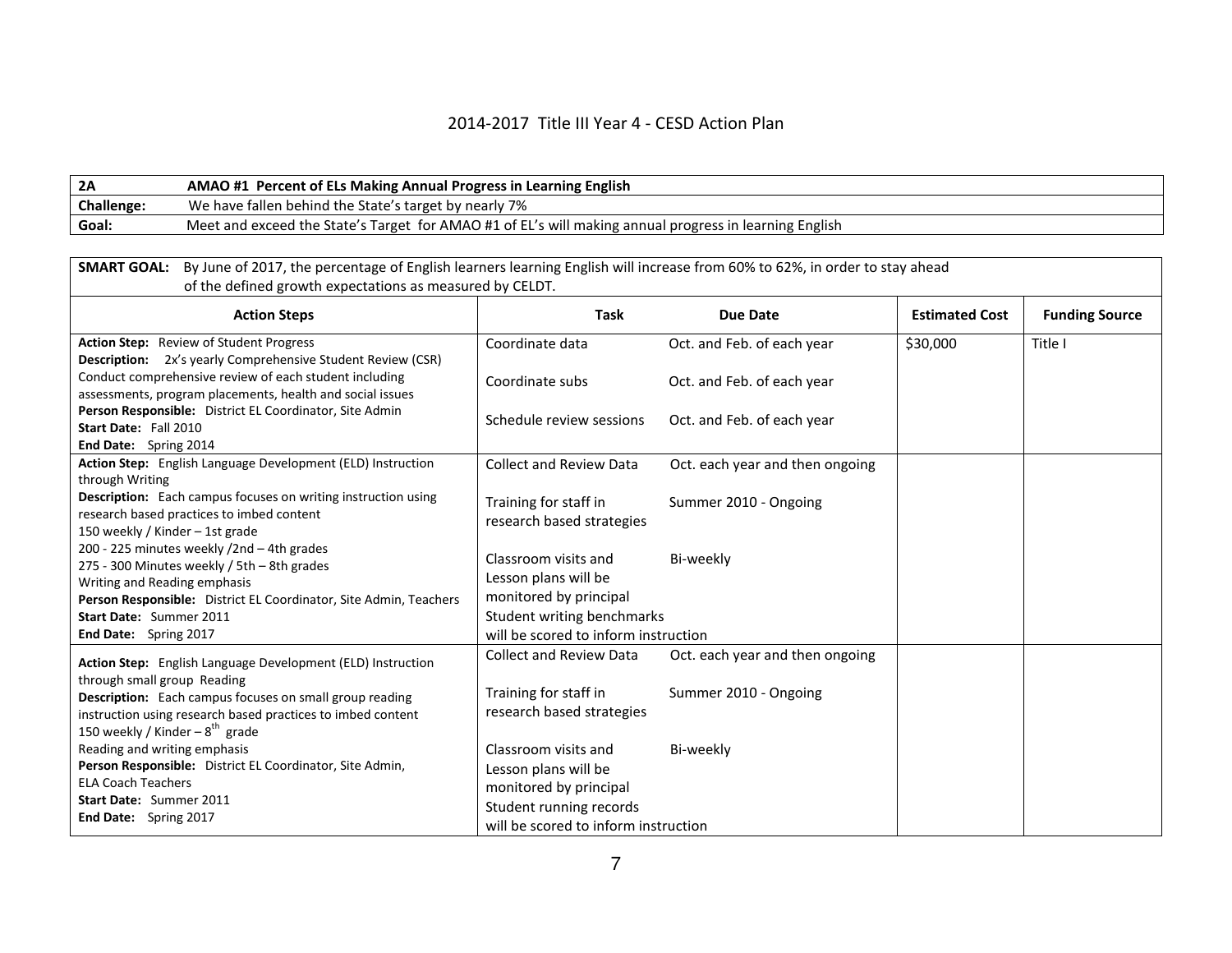| <b>Action Step:</b> Cognitively Guided Instruction (CGI-Math) is used       | Watch model lessons        | 3 times each year on average per    |  |
|-----------------------------------------------------------------------------|----------------------------|-------------------------------------|--|
| throughout grades K-8                                                       | taught by CSU Fresno staff |                                     |  |
| <b>Description:</b> Expand CGI trainings to 3-8 staff, 4 half day trainings | and Coach                  |                                     |  |
| each year per grade level. CGI coaching through CSU Fresno staff            |                            |                                     |  |
| and CESD Math Coach with additional peer coaching available                 |                            |                                     |  |
| through POD time                                                            | Coaching of CESD staff     | 3 times each year by grade level    |  |
| Person Responsible: Assist. Supt., District EL Coordinator, Site            |                            |                                     |  |
| Admin, Teachers, CSU Fresno math staff                                      |                            |                                     |  |
| <b>Start Date: Summer 2012</b>                                              | Peer Coaching/Sub Costs    |                                     |  |
| <b>End Date:</b> Summer 2017                                                |                            |                                     |  |
|                                                                             | <b>EDI Lesson Design</b>   | 1 training per grade level per year |  |
|                                                                             |                            | for 3 years                         |  |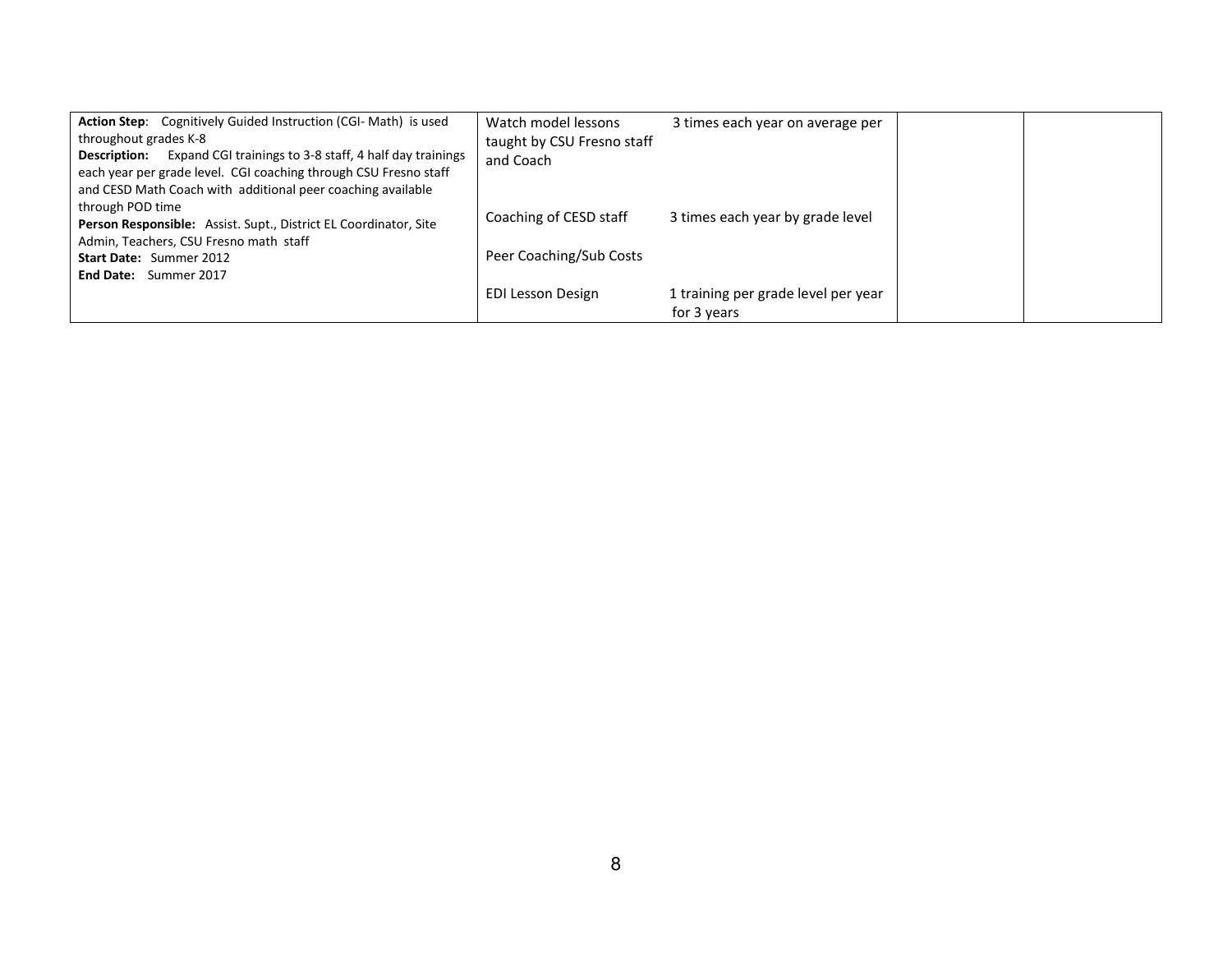| 2В         | AMAO #2 Percent of ELs Attaining the English Proficient Level on the CELDT                                                        |
|------------|-----------------------------------------------------------------------------------------------------------------------------------|
| Challenge: | We currently outperform on this goal for the Less than 5 year Cohort however we no longer meet the More than 5 year cohort target |
| Goal:      | An increasing percentage of English learners will attain English language proficiency annually.                                   |
|            |                                                                                                                                   |

**SMART GOAL:** By June 2017, the percentage of English learners attaining English proficiency will increase in cohort 1 ( less than 5 years) from 25.9 to 29% out-pacing the state figures and in cohort 2 ( more than 5 years) from 43.9% to 54%, again out-pacing the state expectations.

| <b>Specific Actions</b>                                                                                                                                           | <b>Task</b>                                                                               | <b>Due Date</b>            | <b>Estimated Cost</b> | <b>Funding Source</b>                |
|-------------------------------------------------------------------------------------------------------------------------------------------------------------------|-------------------------------------------------------------------------------------------|----------------------------|-----------------------|--------------------------------------|
| Action Step: Review of Student Progress<br><b>Description:</b> 2x's yearly Comprehensive Student Review (CSR)                                                     | Coordinate data                                                                           | Oct. and Feb. of each year | \$0                   | No Additional Funding<br>Necessary   |
| Conduct comprehensive review of each student including assessments,<br>program placements, health and social issues                                               | Coordinate subs                                                                           | Oct. and Feb. of each year |                       |                                      |
| Person Responsible: District EL Coordinator, Site Admin<br>Start Date: Fall 2010                                                                                  | Schedule review sessions                                                                  | Oct. and Feb. of each year |                       |                                      |
| End Date: Spring 2014                                                                                                                                             |                                                                                           |                            |                       |                                      |
| Action Step: English Language Development (ELD) Instruction through                                                                                               | <b>Collect and Review Data</b>                                                            | Oct. each year and then    | \$0                   | No Additional                        |
| Writing<br>Description: Each campus focuses on writing instruction using<br>research based practices to imbed content                                             | ongoing                                                                                   |                            | \$17,000 / 2010       | <b>Funding Necessary</b><br>Title II |
| 150 weekly / Kinder - 1st grade<br>200 - 225 minutes weekly /2nd - 4th grades                                                                                     | Training for staff in<br>research based strategies                                        | Summer 2010 - Ongoing      | \$28,000 / 2011       | Title III                            |
| 275 - 300 Minutes weekly / 5th - 8th grades<br>Writing and Reading emphasis<br>Person Responsible: District EL Coordinator, Site Admin, Teachers                  | Classroom visits and<br>Lesson plans will be                                              | Bi-weekly                  |                       |                                      |
| Start Date: Summer 2011<br>End Date: Spring 2017                                                                                                                  | monitored by principal<br>Student writing benchmarks                                      |                            |                       |                                      |
|                                                                                                                                                                   | will be scored to inform instruction                                                      |                            |                       |                                      |
| Action Step: English Language Development (ELD) Instruction through<br>small group Reading<br>Description: Each campus focuses on small group reading instruction | <b>Collect and Review Data</b><br>ongoing                                                 | Oct. each year and then    |                       |                                      |
| using research based practices to imbed content<br>150 weekly / Kinder – $8^{th}$ grade<br>Reading and writing emphasis                                           | Training for staff in<br>research based strategies                                        | Summer 2010 - Ongoing      |                       |                                      |
| Person Responsible: District EL Coordinator, Site Admin,<br><b>ELA Coach Teachers</b><br>Start Date: Summer 2011                                                  | Classroom visits and<br>Lesson plans will be                                              | Bi-weekly                  |                       |                                      |
| End Date: Spring 2017                                                                                                                                             | monitored by principal<br>Student running records<br>will be scored to inform instruction |                            |                       |                                      |
|                                                                                                                                                                   |                                                                                           |                            |                       |                                      |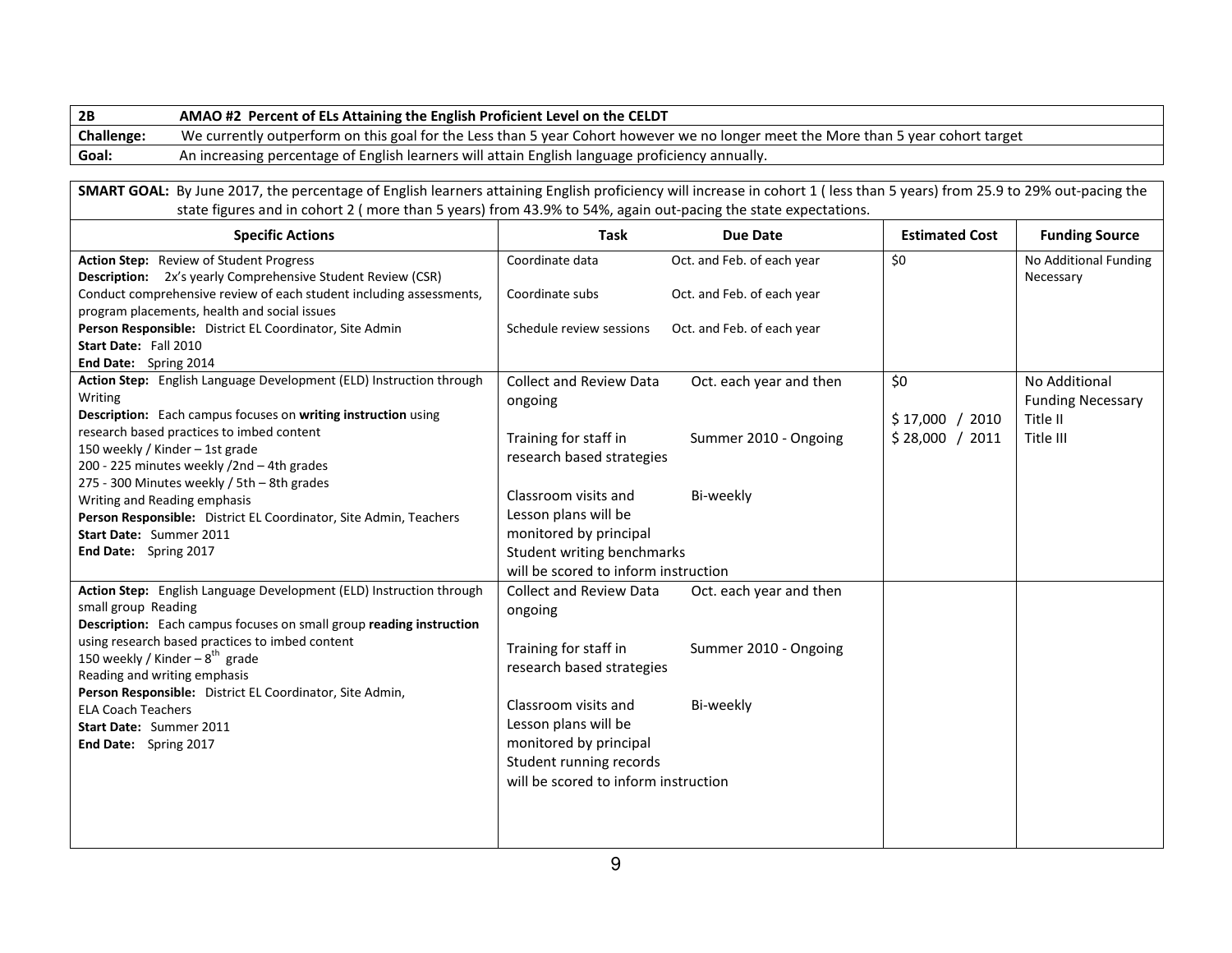| <b>Action Step:</b> Cognitively Guided Instruction (CGI-Math) is used       | Watch model lessons        | 3 times each year on       |  |
|-----------------------------------------------------------------------------|----------------------------|----------------------------|--|
| throughout grades K-8                                                       | average per                |                            |  |
| <b>Description:</b> Expand CGI trainings to 3-8 staff, 4 half day trainings | taught by CSU Fresno staff |                            |  |
| each year per grade level. CGI coaching through CSU Fresno staff and        | and Coach                  |                            |  |
| CESD Math Coach with additional peer coaching available through POD         |                            |                            |  |
| time                                                                        |                            |                            |  |
| Person Responsible: Assist. Supt., District EL Coordinator, Site Admin,     | Coaching of CESD staff     | 3 times each year by grade |  |
| Teachers, CSU Fresno math staff                                             | level                      |                            |  |
| Start Date: Summer 2012                                                     |                            |                            |  |
| End Date: Summer 2017                                                       | Peer Coaching/Sub Costs    |                            |  |
|                                                                             |                            |                            |  |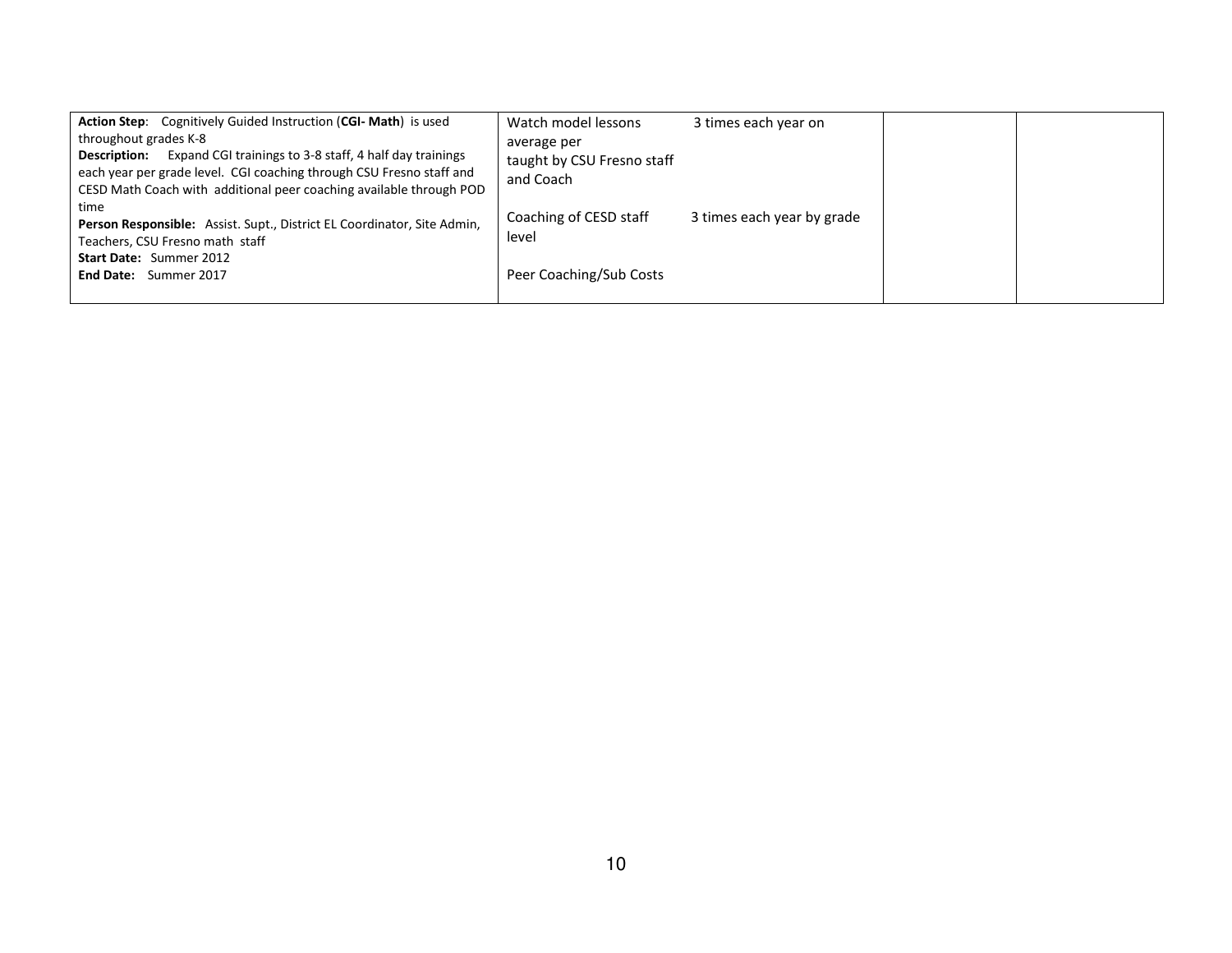| 2C                | AMAO #3 Adequate Yearly Progress for English Learner Subgroup at the LEA Level   |
|-------------------|----------------------------------------------------------------------------------|
| <b>Challenge:</b> | Easily accessible data to determine the strengths and needs of English learners. |
| Goal:             | Implement data systems to inform instruction for English learners.               |

**SMART GOAL:** By the summer of 2017, the LEA will provide systems that permit district and school staffs to collect, report, analyze and interpret data regarding English Learners' linguistic and academic progress and achievement. Staff will be required to use targeted data to improve instruction for English Learnerssupporting them in reaching 2A and 2B as measured through the CST, CAPA, CMA and CELDT results.

| <b>Specific Actions</b>                                              | <b>Task</b>                 | Due Date                 | <b>Estimated Cost</b> | <b>Funding Source</b> |
|----------------------------------------------------------------------|-----------------------------|--------------------------|-----------------------|-----------------------|
| Action Step: Set-up/maintain data files with student data            | Upload new data such as     | Summer 2015 - 2xs ea yr  | \$9000 DDC Contract   | Title I               |
| incorporating rubric scores and Guided Reading Levels in Data        | <b>CELDT</b> and CST        |                          |                       |                       |
| Driven Classroom (DDC)                                               |                             |                          |                       |                       |
| Description: Ongoing updating of student data for staff              | Upload and maintain         | Summer 2014              |                       |                       |
| access. Data is used for twice yearly Comprehensive Student          | reading GR levels, writing  | Weekly staff             |                       |                       |
| Reviews (CSRs) and to monitor student progress, and drive            | and math rubric data        | development              |                       |                       |
| instruction. Data collected and used during weekly staff             |                             |                          |                       |                       |
| development Mondays.                                                 |                             |                          | \$                    |                       |
| Person Responsible: District EL Coordinator, Site Admin,             | Administrative costs-       | Summer 2015              |                       |                       |
| District Assist. Supt., Grade Level Leads                            | salary and teacher          | Every Monday             |                       |                       |
| Start Date: Fall 2014                                                | overtime                    |                          |                       |                       |
| End Date: Spring 2014                                                |                             |                          |                       |                       |
| Action Step: Complete ELSSA and student lists for sites              | Provide data to Key Data    | ELSSA to be created each |                       |                       |
| <b>Description:</b> The Assistant Superintendent will provide a copy | Systems to create ELSSA     | January                  |                       |                       |
| of the ELSSA to site admin along with a list of EL students          | and student lists           | Student lists to be      |                       |                       |
| (through CSR process) lagging behind in English Proficiency.         | Share lists with site admin | created each September   |                       |                       |
| Staff will discuss appropriate strategies to support student         | and Teachers                | and January 2010-        |                       |                       |
| gains.                                                               |                             | ongoing                  |                       |                       |
| Person Responsible: District EL Coordinator, Site Admin,             | District Staff to create    | September and January    |                       |                       |
| <b>Teachers</b>                                                      | student lists (salary)      | 2014                     |                       |                       |
| Start Date: Fall 2011                                                |                             |                          |                       |                       |
| End Date: Spring 2014                                                |                             |                          |                       |                       |
| <b>Action Step:</b> Interview EL Students                            |                             |                          |                       |                       |
| Description: Site Administration will interview El students to       |                             |                          |                       |                       |
| determine barriers and better instructional strategies from          |                             |                          |                       |                       |
| their perspective                                                    |                             |                          |                       |                       |
| Person Responsible: District EL Coordinator, Site Admin,             |                             |                          |                       |                       |
| <b>Teachers</b>                                                      |                             |                          |                       |                       |
| Start Date: Spring 2015                                              |                             |                          |                       |                       |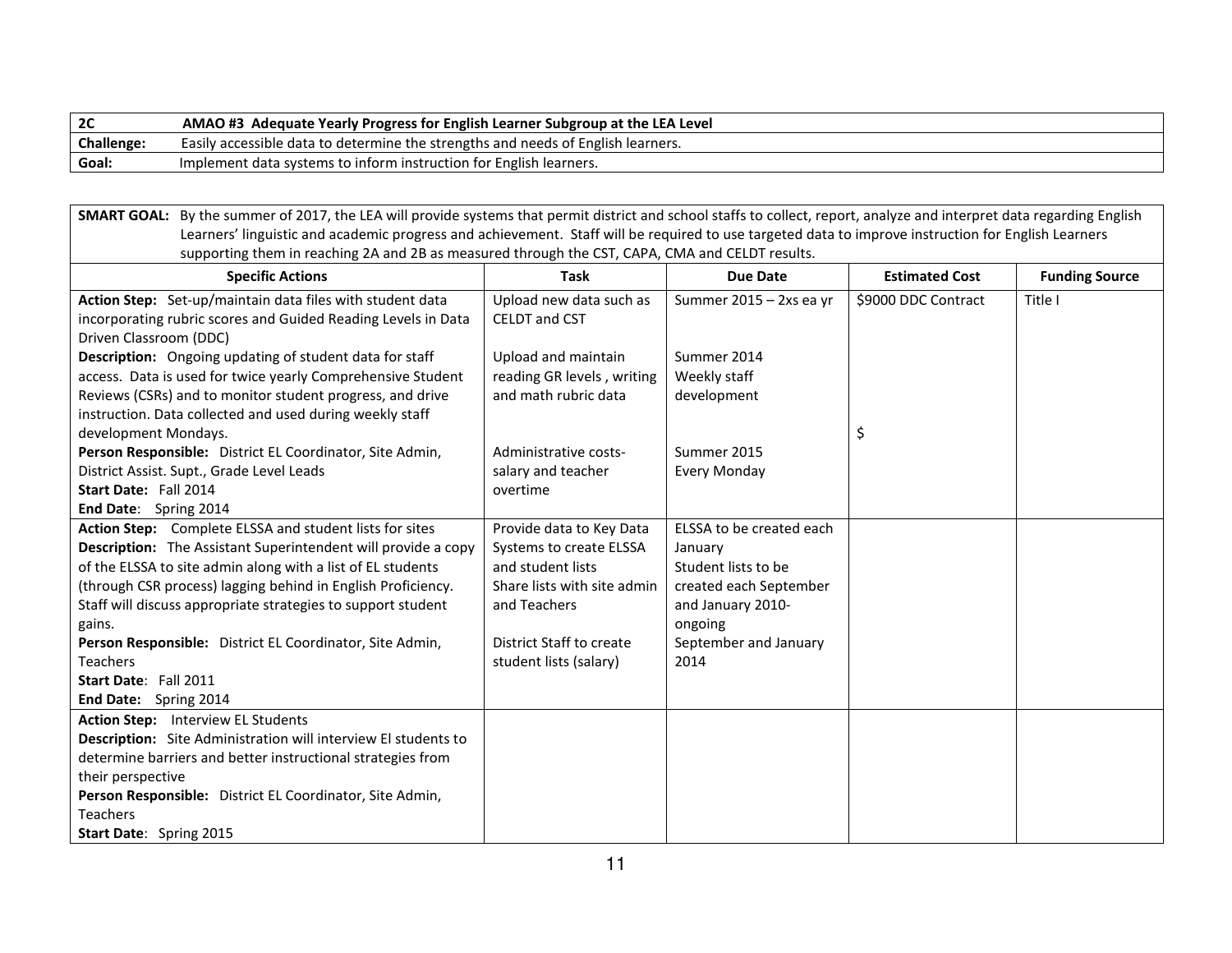| <b>End Date:</b> Spring 2018                                      |                          |                       |        |         |
|-------------------------------------------------------------------|--------------------------|-----------------------|--------|---------|
| Action Step: Train admin in data disaggregation                   | Use reports such as      | January ELSSA         | \$6000 | Title I |
| <b>Description:</b> Train admin to review student data reports to | ELSSA, GR levels and     | Student lists for CSR |        |         |
| uncover trends and determine aligned instructional strategies     | writing and math student | Jan./Sept. including  |        |         |
| Person Responsible: Assist. Supt., District EL Coordinator,       | work samples to          | benchmark data        |        |         |
| Site Admin, Teachers, ELA, Math and Kagan/Tech Coaches            | determine next steps     |                       |        |         |
| <b>Start Date: Summer 2008</b>                                    | instructionally.         |                       |        |         |
| <b>End Date:</b><br>Fall 2012                                     |                          |                       |        |         |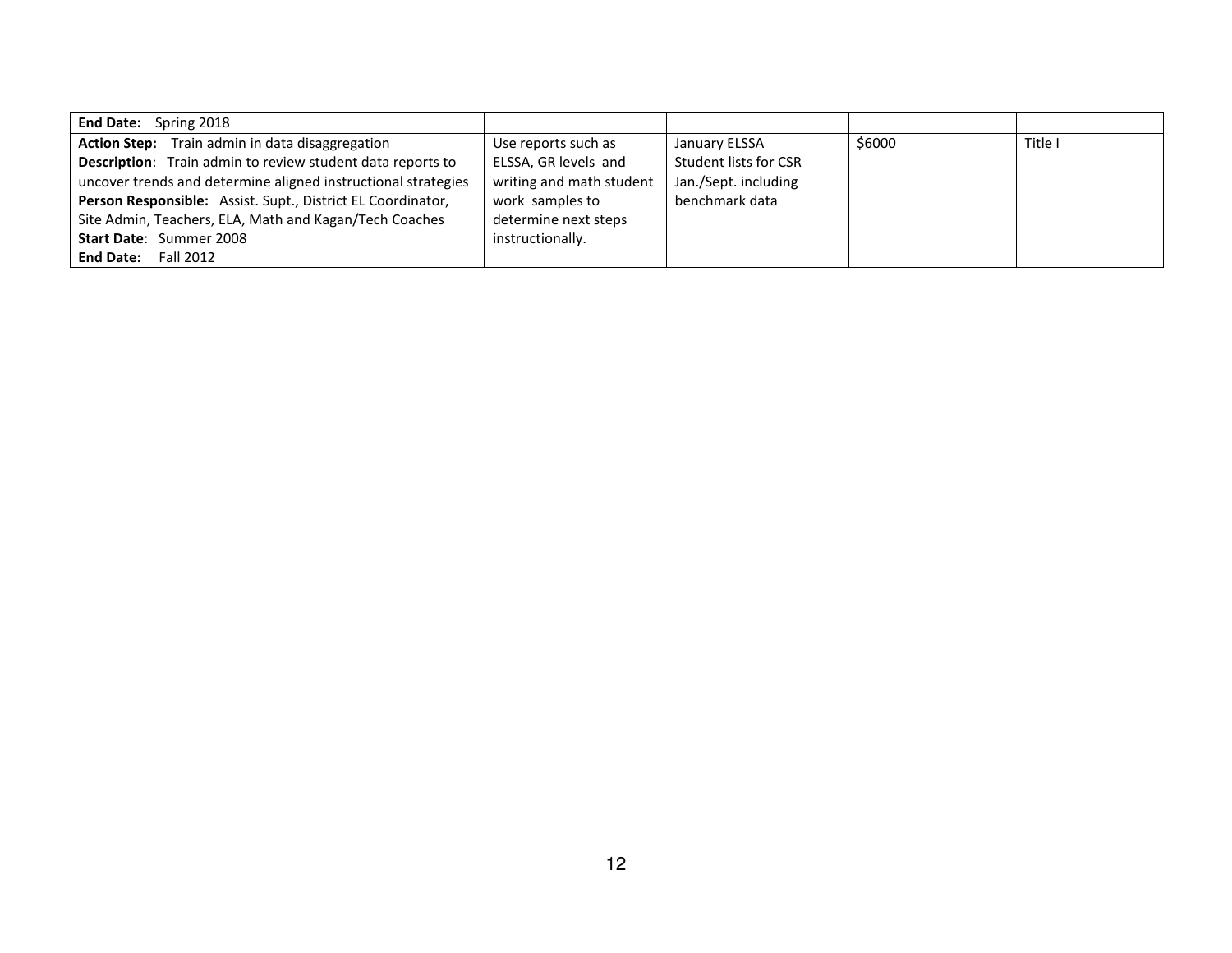| Challenge:<br>Continuing to utilize effective protocols for determining targeted students, choosing and implementing research based strategies that improve<br>instruction for English Learners, with new initiatives coming on board<br>Implement effective protocols for determining targeted students, choosing and implementing research based<br>Goal:<br>strategies that improve instruction for English Learners |
|-------------------------------------------------------------------------------------------------------------------------------------------------------------------------------------------------------------------------------------------------------------------------------------------------------------------------------------------------------------------------------------------------------------------------|
|                                                                                                                                                                                                                                                                                                                                                                                                                         |
|                                                                                                                                                                                                                                                                                                                                                                                                                         |
|                                                                                                                                                                                                                                                                                                                                                                                                                         |
|                                                                                                                                                                                                                                                                                                                                                                                                                         |
| SMART GOAL: By Summer 2017, 90% of all district teachers will implement targeted, research - based writing strategies to improve instruction.                                                                                                                                                                                                                                                                           |
| <b>Specific Actions</b><br><b>Task</b><br>Due Date<br><b>Estimated Cost</b><br><b>Funding Source</b>                                                                                                                                                                                                                                                                                                                    |
| \$3,000<br>Action Step: Implement research-based strategies to<br>Learn how successfully engage in<br>Spring 2012<br>Title II                                                                                                                                                                                                                                                                                           |
| support attainment of year-for year gains in English<br>collaborative conversations around                                                                                                                                                                                                                                                                                                                              |
| EL student data through trainings<br>proficiency.                                                                                                                                                                                                                                                                                                                                                                       |
| Description:<br>held on Staff Development                                                                                                                                                                                                                                                                                                                                                                               |
| Teachers and site administrators will partake in PLC<br>Mondays                                                                                                                                                                                                                                                                                                                                                         |
| conversations to score student content -based writing                                                                                                                                                                                                                                                                                                                                                                   |
| samples. Writing benchmarks will initially be aligned with<br>Analysis of curriculum-embedded<br>Spring 2015<br>\$13,000<br>Title III                                                                                                                                                                                                                                                                                   |
| the writing genre required of each grade level and will<br>writing assessments on a trimester                                                                                                                                                                                                                                                                                                                           |
| included content -based writing by Spring of 2014.<br>basis to plan additional staff                                                                                                                                                                                                                                                                                                                                    |
| development based on EL students'                                                                                                                                                                                                                                                                                                                                                                                       |
| Staff will determine areas of need through the scoring of<br>achievement of content standards                                                                                                                                                                                                                                                                                                                           |
| student work against a 6 trait rubric which aligns to ELD<br>through principal lead discussions                                                                                                                                                                                                                                                                                                                         |
| standards. Student issues targeted during these scorings<br>and a PLC model.                                                                                                                                                                                                                                                                                                                                            |
| will drive the instructional strategies next used with the                                                                                                                                                                                                                                                                                                                                                              |
| students involved.<br>Ongoing coaching for of all District<br>Summer 2017<br>\$26,000<br>Title III                                                                                                                                                                                                                                                                                                                      |
| -wide teaching staff in the use of                                                                                                                                                                                                                                                                                                                                                                                      |
| research based best practices<br>Person Responsible: District EL Coordinator, Site Admin,                                                                                                                                                                                                                                                                                                                               |
| aimed at teaching and organizing<br>District Assist. Supt., teachers                                                                                                                                                                                                                                                                                                                                                    |
| content information eventually<br>used as the source for student<br>Start Date: Fall 2010                                                                                                                                                                                                                                                                                                                               |
|                                                                                                                                                                                                                                                                                                                                                                                                                         |
| End Date: Spring 2014<br>writing.                                                                                                                                                                                                                                                                                                                                                                                       |
| Summer 2017<br>\$4,000<br>Title III<br>Effectively teach students with                                                                                                                                                                                                                                                                                                                                                  |
| different learning styles and meet                                                                                                                                                                                                                                                                                                                                                                                      |
| the needs of underperforming EL                                                                                                                                                                                                                                                                                                                                                                                         |
| students. Train Instructional aides                                                                                                                                                                                                                                                                                                                                                                                     |
| to work with small groups of EL                                                                                                                                                                                                                                                                                                                                                                                         |
| students                                                                                                                                                                                                                                                                                                                                                                                                                |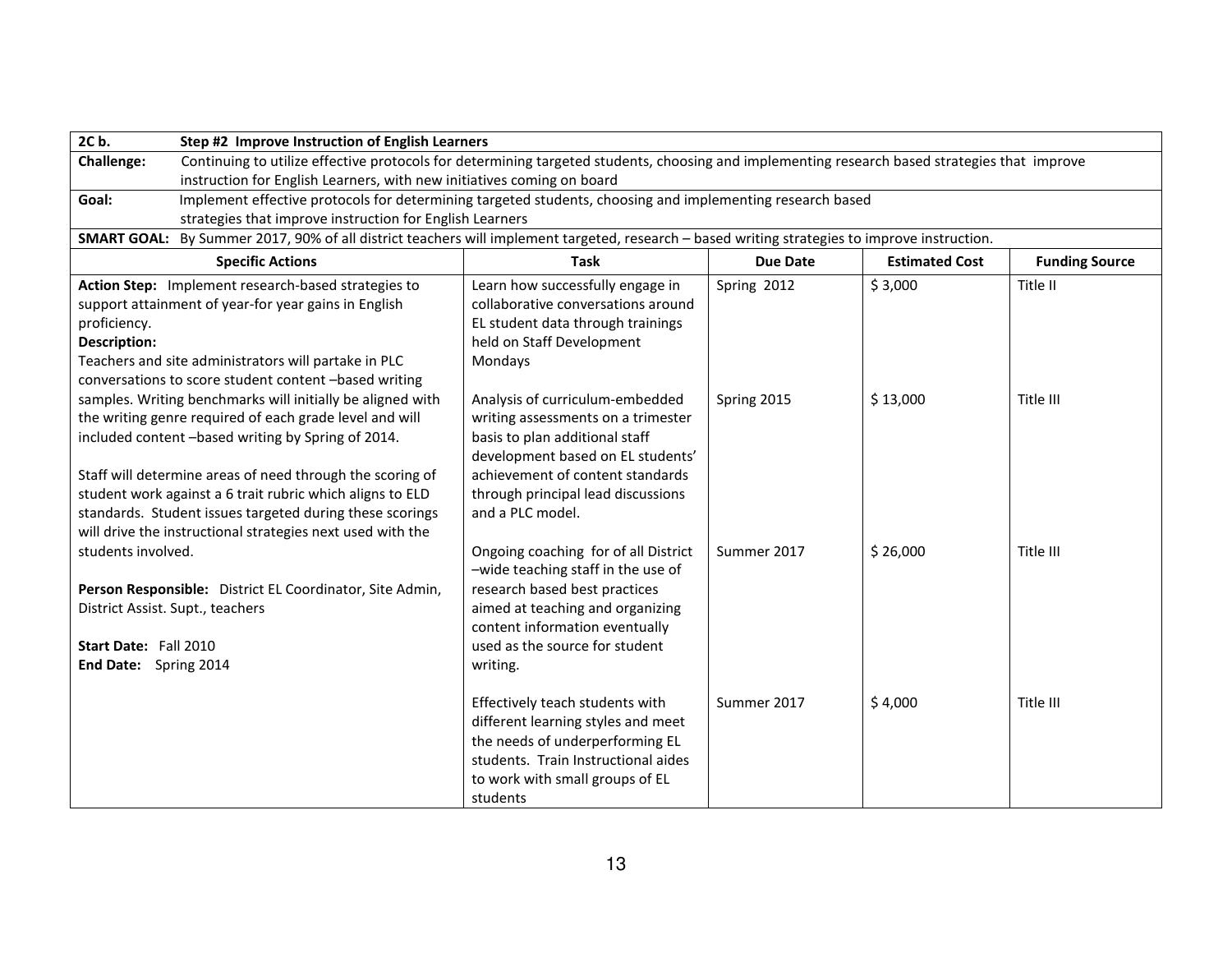| 2D<br>Parent and Community Involvement                                                                                               |                                                                                                            |             |                       |                       |  |
|--------------------------------------------------------------------------------------------------------------------------------------|------------------------------------------------------------------------------------------------------------|-------------|-----------------------|-----------------------|--|
| Challenge:<br>LEA Outreach Strategies Actively Involve Parents/Guardians of English Learners                                         |                                                                                                            |             |                       |                       |  |
| Goal:                                                                                                                                | The LEA's outreach strategies help parents of English Learners become active participants in the education |             |                       |                       |  |
| of their children.                                                                                                                   |                                                                                                            |             |                       |                       |  |
| SMART GOAL: By summer of 2017, 40% of parents of English Learners will actively participate in existing and newly created school and |                                                                                                            |             |                       |                       |  |
|                                                                                                                                      | district educational activities created to further engage parents in the education of their children.      |             |                       |                       |  |
| <b>Specific Actions</b>                                                                                                              | <b>Task</b>                                                                                                | Due Date    | <b>Estimated Cost</b> | <b>Funding Source</b> |  |
| Action Step: Interactive Parent and Child Activities aimed                                                                           | Develop parent/child interactive activities                                                                |             |                       |                       |  |
| at improving student's success in literacy and math related                                                                          | which will engage parents in the education of                                                              |             |                       |                       |  |
| skills. Workshops will take place adjacent to ELAC                                                                                   | their children and inform them of the many                                                                 |             |                       |                       |  |
| meetings, as well as, through yearly Parent/Student Nights                                                                           | ways they can best support them through                                                                    |             |                       |                       |  |
|                                                                                                                                      | school and life while accessing leadership                                                                 |             |                       |                       |  |
| <b>Description:</b>                                                                                                                  | opportunities. Possible topics include:                                                                    |             |                       |                       |  |
| Engage parents in ongoing leadership opportunities: school                                                                           | Accessing the County Library<br>٠                                                                          | Summer 2015 | \$450                 | Title III             |  |
| leadership teams, and other LEA/school-wide committees                                                                               | Parents learning English<br>$\bullet$                                                                      |             |                       |                       |  |
| such as ELAC/DELAC/SSC/ Family Club/ Fund Raisers                                                                                    | Math Games (number sense)<br>$\bullet$                                                                     |             |                       |                       |  |
| Participation: LEA/school-wide or community-wide                                                                                     | How to Read with your Child                                                                                |             |                       |                       |  |
| celebrations of student success such as Reclassification and                                                                         | How to help your child pick a JUST                                                                         |             |                       |                       |  |
| CST celebrations.                                                                                                                    | <b>RIGHT</b> book                                                                                          |             |                       |                       |  |
|                                                                                                                                      | Support writing at home                                                                                    |             |                       |                       |  |
| Learning English Language software available for parent                                                                              | Leadership role through ELAC/SSC/                                                                          | Spring 2015 | \$1000                | Title III             |  |
| use to improve English proficiency Program will be                                                                                   | Family Club office                                                                                         |             |                       |                       |  |
| available in the school computer lab                                                                                                 |                                                                                                            |             |                       |                       |  |
| Lab to be open 3 days a week                                                                                                         |                                                                                                            |             |                       |                       |  |
| for 1-3 hours a day depending on usage                                                                                               |                                                                                                            |             |                       |                       |  |
| Continue to Improve family access to the local library and                                                                           |                                                                                                            | Spring 2015 | \$1000                | Title III             |  |
| explore the literature resources available within the                                                                                |                                                                                                            |             |                       |                       |  |
| community                                                                                                                            |                                                                                                            |             |                       |                       |  |
| Field trip to site and local libraries.                                                                                              |                                                                                                            |             |                       |                       |  |
| Person Responsible: District EL Coordinator, Site Admin,                                                                             |                                                                                                            |             |                       |                       |  |
| District Assist. Supt., teachers                                                                                                     |                                                                                                            |             |                       |                       |  |
|                                                                                                                                      |                                                                                                            |             |                       |                       |  |
| Start Date: Spring 2015                                                                                                              |                                                                                                            |             |                       |                       |  |
| End Date: Summer 2017                                                                                                                |                                                                                                            |             |                       |                       |  |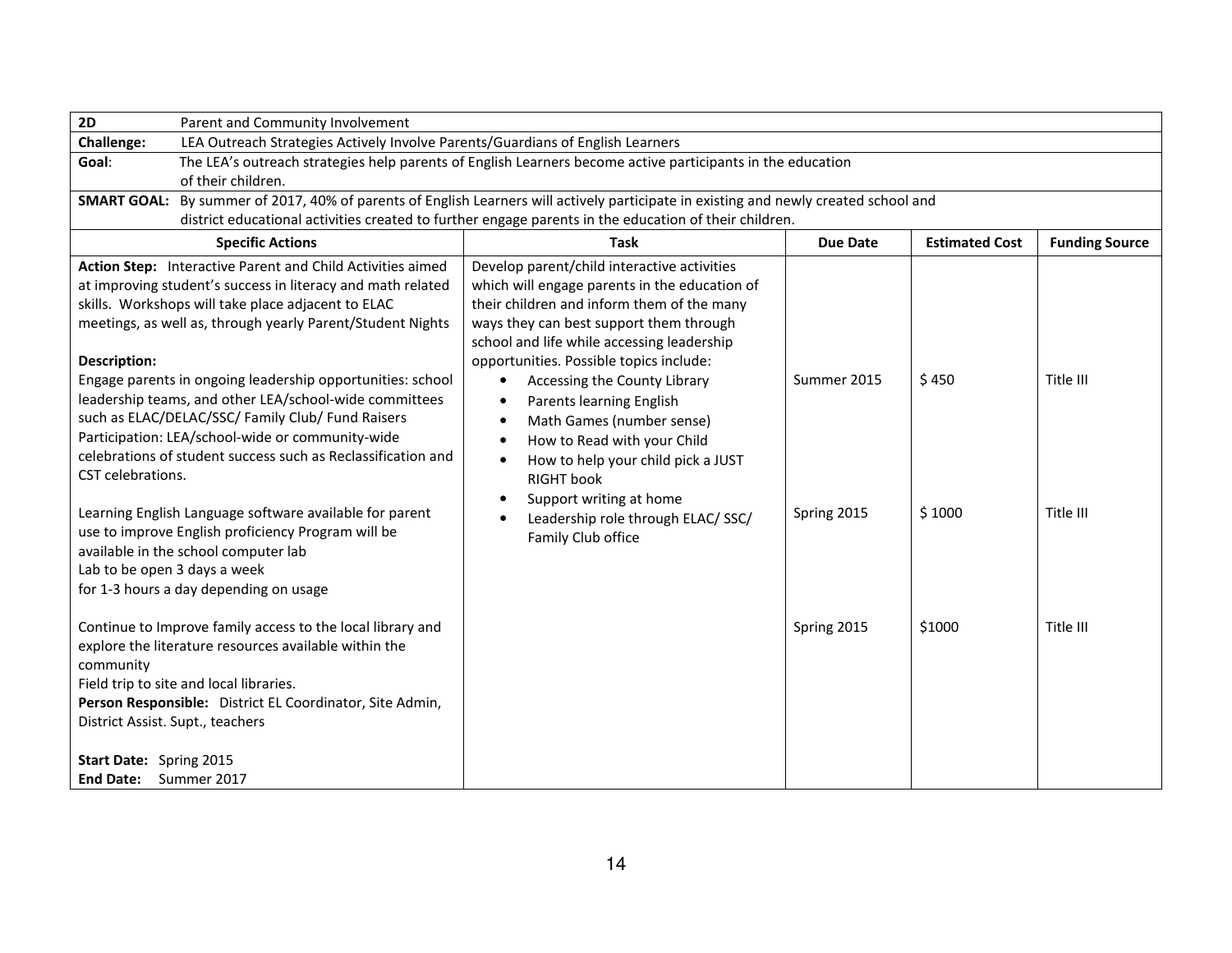| 2E.                   | <b>Professional Development</b>                                                                                                              |                                                                                                                                                           |                     |                       |                       |  |
|-----------------------|----------------------------------------------------------------------------------------------------------------------------------------------|-----------------------------------------------------------------------------------------------------------------------------------------------------------|---------------------|-----------------------|-----------------------|--|
| Challenge:            | Movement towards Common Core, while better for our El students has resulted in professional development which is reworking our instructional |                                                                                                                                                           |                     |                       |                       |  |
|                       | practices on a large scale. We have been focused on instruction for all, not in on one particular subgroup.                                  |                                                                                                                                                           |                     |                       |                       |  |
| Goal:                 | To provide professional development focusing on ELs using research-based strategies to improve English Learner attainment of English         |                                                                                                                                                           |                     |                       |                       |  |
|                       |                                                                                                                                              | language proficiency, content vocabulary and achievement in English-Language Arts, specifically writing.                                                  |                     |                       |                       |  |
|                       |                                                                                                                                              | SMART GOAL: English Learner (EL and RFEP) students will score on average, a score of 3 on district created, grade level, writing benchmark assessments by |                     |                       |                       |  |
|                       | Summer 2016.                                                                                                                                 |                                                                                                                                                           |                     |                       |                       |  |
|                       | <b>Specific Actions</b>                                                                                                                      | <b>Task</b>                                                                                                                                               | <b>Due Date</b>     | <b>Estimated Cost</b> | <b>Funding Source</b> |  |
|                       | Action Step: Implement research-based strategies to                                                                                          | 60% of the CESD 1-6 grade staff will partake                                                                                                              | Summer 2014         | \$26,000              | Title II              |  |
|                       | support attainment of a score of 3 on the CESD writing                                                                                       | in a 6 day, writing training (Content                                                                                                                     |                     |                       |                       |  |
|                       | Rubric (4 is the best score possible)                                                                                                        | Accessed through Repeated Exposure -                                                                                                                      |                     |                       |                       |  |
|                       |                                                                                                                                              | CARE). The training will be conducted in lab-                                                                                                             | Summer 2014         |                       |                       |  |
| <b>Description:</b>   |                                                                                                                                              | type classroom settings. Three classes will be                                                                                                            | Cost of lab classes |                       |                       |  |
|                       | Teachers will utilize process grids, input charts, sentence                                                                                  | available covering grades 1-2, 3-4, and 5-7.                                                                                                              | for EL students     |                       |                       |  |
|                       | patterning charts, chants, 10:2 and important books to                                                                                       |                                                                                                                                                           |                     |                       |                       |  |
|                       | support students in gaining standards-based, content                                                                                         | 90% of staff utilize writing practices                                                                                                                    |                     |                       |                       |  |
|                       | knowledge. Students will learn strategies for organizing                                                                                     | outlined in the Units of Study by Lucy                                                                                                                    | Summer 2014         | \$35,000              | Title II              |  |
|                       | the grade level content material in order to write cohesive                                                                                  | Caulkins                                                                                                                                                  |                     |                       |                       |  |
|                       | essays on the chosen content. Teachers and site<br>administrators will partake in PLC conversations to score                                 | Strategies learned during CARE trainings will                                                                                                             |                     |                       |                       |  |
|                       | student content -based writing samples. Writing                                                                                              | be implemented in 40% of classrooms. 12                                                                                                                   | Spring 2015         | \$4,000               | Title II              |  |
|                       | benchmarks will initially be aligned with the writing genre                                                                                  | hours of overtime are provided for staff to                                                                                                               |                     |                       |                       |  |
|                       | required of each grade level and will included content -                                                                                     | develop CARE units                                                                                                                                        |                     |                       |                       |  |
|                       | based writing by Spring of 2014.                                                                                                             |                                                                                                                                                           |                     |                       |                       |  |
|                       |                                                                                                                                              | A District Assessment Team will create                                                                                                                    |                     |                       |                       |  |
|                       | Staff will determine areas of need through the scoring of                                                                                    | aligned grade level assessments, complete                                                                                                                 | <b>Fall 2015</b>    | \$5,000               | Title II              |  |
|                       | student work against a 6 trait rubric which aligns to ELD                                                                                    | with protocols, rubrics and prompts.                                                                                                                      |                     |                       |                       |  |
|                       | standards. Student issues targeted during these scorings                                                                                     | Teachers will be calibrated in the scoring of                                                                                                             |                     |                       |                       |  |
|                       | will drive the instructional strategies next used with the                                                                                   | these assessments.                                                                                                                                        |                     |                       |                       |  |
| students involved.    |                                                                                                                                              |                                                                                                                                                           |                     |                       |                       |  |
|                       |                                                                                                                                              | Student benchmark writing assessments will                                                                                                                |                     |                       |                       |  |
|                       | Person Responsible: District EL Coordinator, Site Admin,                                                                                     | be scored to determine EL writing                                                                                                                         | Each Fall and       |                       |                       |  |
|                       | District Assist. Supt., teachers                                                                                                             | proficiency.                                                                                                                                              | Spring through      |                       |                       |  |
|                       |                                                                                                                                              |                                                                                                                                                           | 2017                |                       |                       |  |
| Start Date: Fall 2010 |                                                                                                                                              | Effectively teach students with different                                                                                                                 |                     |                       |                       |  |
| End Date: Spring 2014 |                                                                                                                                              | learning styles and meet the needs of                                                                                                                     |                     |                       |                       |  |
|                       |                                                                                                                                              | underperforming EL students                                                                                                                               | Spring 2012         |                       |                       |  |